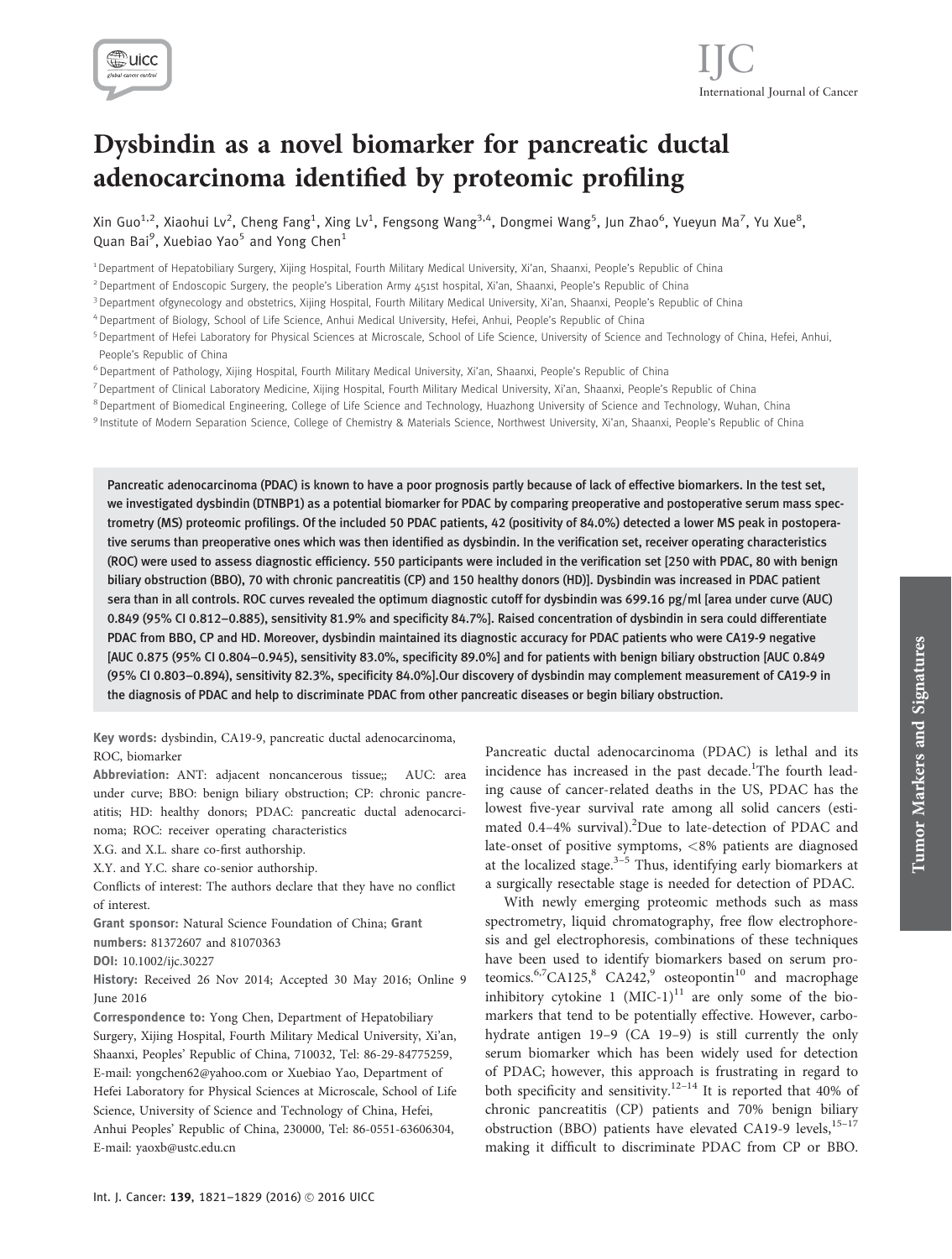#### What's new?

A new biomarker could help diagnose pancreatic cancer early, giving patients a better shot at survival. Since patients experience few symptoms, pancreatic cancer is rarely detected while it is still localized, and has a terrible survival rate. Biomarkers help with diagnosis, but the most commonly used biomarker, CA19-9, shows up frequently in other gastrointestinal diseases, making it less than ideal. This study compared samples from cancer patients before and after surgery, and identified dysbindin as a reliable marker. Dysbindin showed up more in pancreatic cancer than either healthy controls or other gastrointestinal diseases, suggesting it could complement CA19-9 well.

Hence, the efficiency of CA19-9 reduced but we can complement the specificity and sensitivity of CA19-9 in combination with other biomarkers.<sup>18-22</sup>

Many studies focused on investigating biomarkers between PDAC patients and healthy donors. To our knowledge, an important characteristic of biomarker is to be strictly correlated with the disease. Thus, we developed a strategy that compared sera samples from preoperative and postoperative PDAC patients, with affinity chromatography (AFC), reversed-phase liquid chromatography (RPLC) and matrixassisted-lasers desorption/ionization time of flight mass spectrometry (MALDI-MS) to identify a potential biomarker which may be strictly correlated with PDAC (Fig. 1). With this approach, we identified dysbindin as a potential PDAC biomarker. This biomarker candidate was then validated in clinical serum samples to assess the diagnostic efficiency and compared with CA19-9.

## Material and Methods **Materials**

An LC-10A (Shimadzu, Japan) including two pumps, a gradient elution system, a Rheodyne 7725 manual sample injector, and an SPD-10AVP UV detector was used. The reversedphase packings (YMC-ODS, 10 µm, 30 nm) were purchased from the Great Euro-Asia Science & Technology Development (Beijing, China) and packed in a stainless steel column  $(150 \times 4.6 \text{ mm}^2 \text{ i.d.})$ . This was used for desalting and simultaneous separation of the eluted components from the concanavalin A (Con A) affinity column with a 30 min gradient elution time with acetonitrile and water as the mobile phase.

# Preparation of affinity packings column

Affinity packings were improved according to our previous work.<sup>23</sup>Silica gel was treated with 6 mol $\cdot L^{-1}$  of hydrochloric acid and then dried under vacuum. Two milliliter of  $\gamma$ glycidochloropropyl methyl trimethoxy silane was slowly added to 100 mL of acetate buffer solution (pH 4.7) in a three-necked flask containing 2.0 g treated silica gel. The solution was incubated overnight at 110°C to ensure reaction completion, and then the filtered product was hydrolyzed with 200 mL of 0.1 mol $\bullet L^{-1}$  sulfuric acid at 60°C for 5 hr. The silica was activated by reacting with CDI in a dried dioxane solution and incubated at 60°C overnight.

Two hundred milligrams of Con A was added into a sodium bicarbonate buffer solution (pH 7.5) including 0.2 mol•L<sup>-1</sup>of  $\alpha$ -Me-D-Man and stirred for 0.5 hr, followed by the addition of the activated silica (2.0 g). The reaction was allowed to proceed with stirring for 12 hr at room temperature, after which the immobilized Con-A adsorbent was recovered by centrifugation and washed with 0.1  $mol \cdot L^{-1}$ Tris-HCl buffer (pH 7.5) containing 0.2 mol $\cdot L^{-1}$  NaCl. The adsorbent was then packed into a stainless steel column (50 mm 4.6 mm i.d.) using the previously mentioned Tris buffer and a high-pressure pump from Shimadzu (Kyoto, Japan). The column was washed with a Tris buffer (containing 0.2 mol $\cdot L^{-1}$  NaCl, 1 m mol $\cdot L^{-1}$  CaCl<sup>2</sup>, 1 m mol $\cdot L^{-1}$  $MnCl<sup>2</sup>$  and 0.1 mol $\bullet L^{-1}$  Tris buffer, pH 7.5) to reach equilibrium.

# Reversed-phase liquid chromatography

The mobile phase for RPLC consisted of solution A (100%  $H<sub>2</sub>O$ , 0.1% TFA) and solution B (100% CH<sub>3</sub>CN, 0.1% TFA). The sample was directly injected into a RPLC column equilibrated with mobile phase A, and then eluted with a linear gradient from 100% of solution A to 100% of solution B for 30 min with the delay for 10 min. The flow rate was 1.0  $mL$ •min<sup>-1</sup> and the detection wavelength was 280 nm. The fractions were collected and lyophilized for MALDI-MS analysis.

#### Mass spectrometry analysis

MALDI-MS (Kratos Analytical Company of Shimadzu Biotech, Manchester, UK) was used as follows:  $1 \mu L$  of the mixture (1:1, V/V) of the sample solution and the matrix was spotted onto the wells of the MALDI sample plate and airdried. The proteins and peptides were analyzed in the linear ion-mode with CHCA as a matrix. External calibration was achieved using a standard peptide mixture and a protein mixture from Sigma.

## Study population

Consecutive patients with PDAC  $(n = 250)$  were recruited from Xijing Hospital, Fourth Military Medical University, from December, 2010, to August, 2012. Patients with benign biliary obstruction (BBO,  $n = 80$ ) or chronic pancreatitis (CP,  $n = 70$ ) and healthy donors (HD,  $n = 150$ ) were also recruited.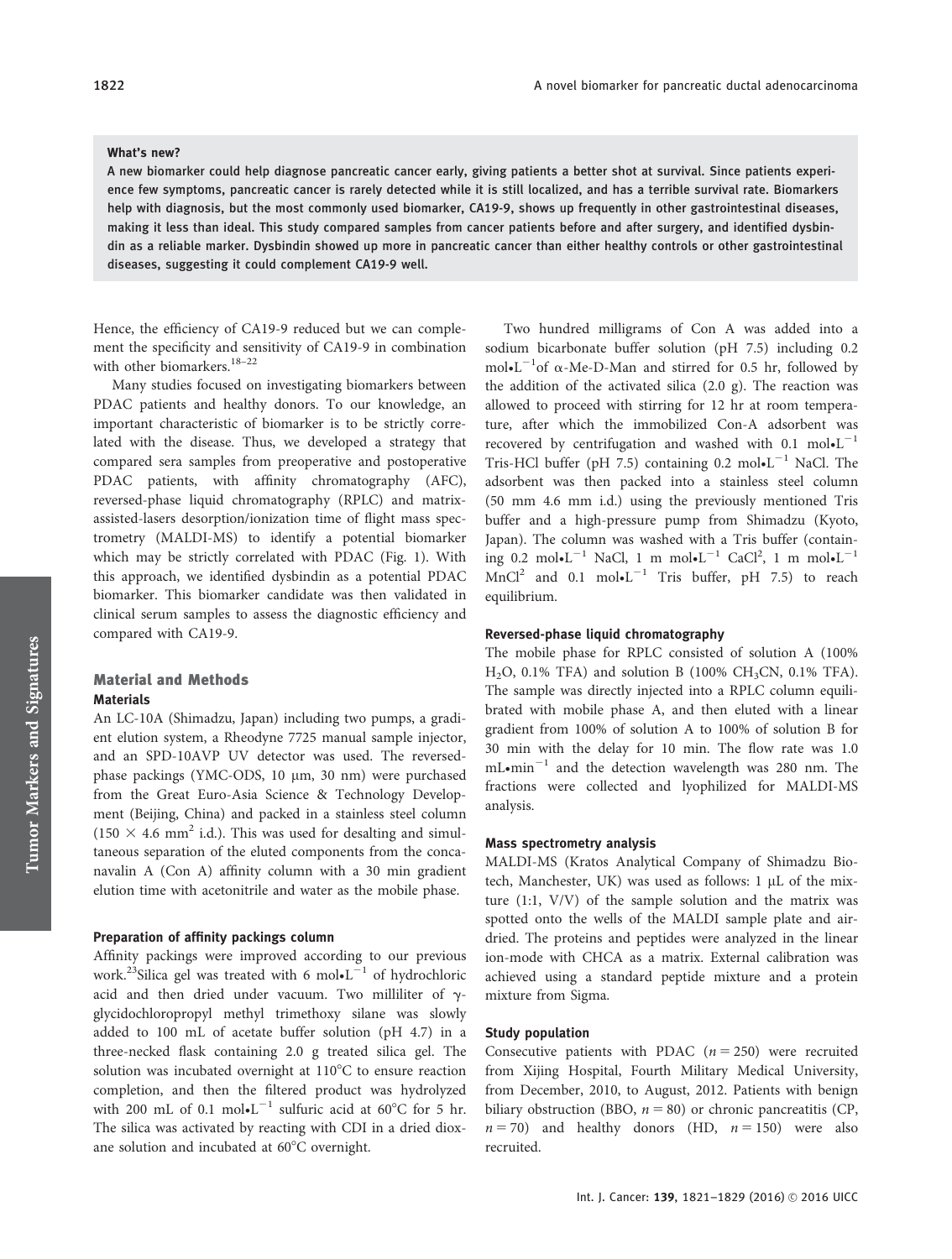

Figure 1. Scheme for discovering novel PDAC biomarkers. AFC: affinity chromatography; MALDI-MS: Matrix assisted lasers desorption/ionization time of flight mass spectrometer; PDAC: pancreatic ductal adenocarcinoma; RPLC: reverse phase liquid chromatography.

PDAC was defined by ultrasound, CT, or MRI and serum biochemistry (CA19-9) and was confirmed by pathology after surgery. Tumor stage was based on American Joint Committee on Cancer (AJCC) system. Benign biliary obstruction (due to gall stone) was based on ultrasound, CT and pathol- $\log y^{24}$  and the mean concentration of total bilirubin was 64.2 µmol/L (range from 19.2 to 143.2 µmol/L). Chronic pancreatitis was defined based on typical clinical findings; ultrasound, CT and MRI indicating pancreatic calcifications or stones; pathological findings; exocrine functional insufficiency.<sup>25</sup>

The four groups were matched for age and gender as far as possible. Data collection was carried out by two independent researchers (GX and LX). Approval for the study was obtained from the Internal Review and the Ethics Boards of the Xijing Hospital of the Fourth Military Medical University.

#### Sera samples

Sera samples were obtained and processed according to the standardized protocol. Briefly, venous blood was drawn into gel-coated serum tubes, clotted at room temperature for 1 hr and centrifuged at 3,000g for 10 min. Thereafter, aliquots of samples were immediately stored at  $-130^{\circ}$ C until use. All sera samples were labeled with a unique identifier to protect patient confidentiality. All samples were collected and used with informed consent according to committees' regulations.

## Testing of blood and tissue samples

Dysbindin in the sera of participants were measured by a sandwich enzyme-linked ELISA using a commercially available ELISA kit (Abcam, UK), as described by the manufacturer. The level of CA199 was determined by the EILSA kits from R&D Systems and Alpha Diagnostic (TX).

To further compare the expression of dysbindin in serum and tissues, parallel expression profiles were analyzed at mRNA, protein and secreted protein level in PDAC tissues and adjacent noncancerous tissues and in serum samples. 14 samples of PDAC patients and two healthy donors were ran-

Quantitative real-time reverse transcription PCR (qRT-PCR) was performed with a Bio-Rad instrument (Roche Diagnostics, Switzerland) with the SYBR Premix Ex Taq TM (TaKaRa, Japan) according to the manufacturer's instruction. All reactions were performed in a  $25$   $\mu$ L reaction volume in triplicate. Primers for dysbindin and GAPDH were obtained from Sangon Biotech. After an initial denaturation at  $95^{\circ}$ C for 30 sec, 40 cycles of PCR amplification were performed at 95 $^{\circ}$ C for 5 sec and 60 $^{\circ}$ C for 30 sec. The primer sequences were as follows: dysbindin, sense (5'-GTACCTGTCCA CTGGCTAC-3') and antisense (5'-CCTCCTGGTCCGATA TGTC-3'); GAPDH, sense (5'-CTGACTTCAACAGCGAC ACC-3') and antisense (5'-TGCTGTAGCCAAATTCGTTG-3').<sup>26</sup> The relative amount of target gene mRNA was normalized to house-keeping gene GAPDH and the specificity was verified by melt curve analysis.

Proteins extracted either from tissues or cells were resolved in SDS-PAGE, transferred to PVDF membranes and incubated with anti-dysbindin (1:2,000; Abcam, UK). Peroxidase-conjugated anti-mouse or rabbit antibodies were used as secondary antibodies, and the final band was visualized by enhanced chemiluminescence assay (ECL, Thermo, Shanghai).

## Statistical analysis

Immumohistochemical scores and serum levels of target proteins between groups were tested using either the Wilcoxon test or Kruskal–Wallis test. Statistical analysis was performed using the Student two-tailed t test or as indicated. Data are presented as means  $\pm$  standard deviation (SD) or  $\pm$  standard errors of the mean (SEM). Differences were considered statistically significant when  $p < 0.05$ . Survival curves were plotted by the Kaplan–Meier method and compared by using the log-rank test.

#### Results

# Separation of proteins and peptides in human sera with 2DLC

As well known, the sample preparation is a bottle-neck problem in proteomics. The presence of the high abundance proteins in the sample can seriously interfere with the detection of hundreds of low abundance proteins. Therefore, the reduction in the sample complexity (e.g., to deplete high abundance proteins and to replete low abundance proteins) of serum samples is essential prior to any analyses aimed at determining proteins present in small quantities, which potentially include protein biomarkers. Size-exclusion chromatography (SEC) is a chromatographic method in which molecules in solution are separated by their size, and in some cases molecular weight. Because the high abundance proteins in human serum, such as human serum albumin (HSA) and globulins have larger molecule weights  $(> 60$  KD), SEC is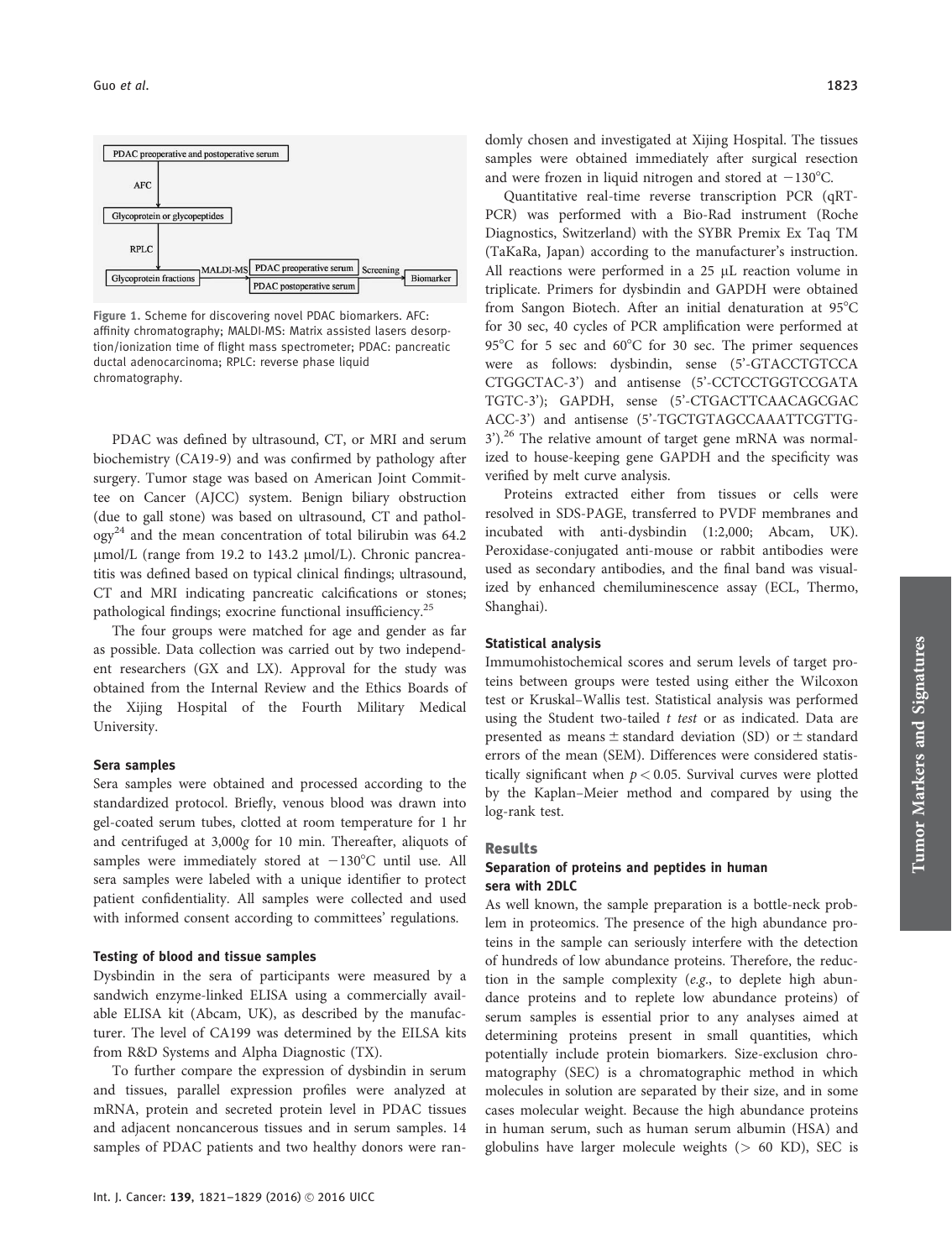

Figure 2. Screening for candidates of PDAC. (a) Chromatogram of human serum denatured by urea on a SEC column. Mobile phase: 0.020 mol/L KH2PO4 + 0.10 mol/L NaCl, pH = 7.0; Flow rate: 0.5 mL/min, Sample size: 300  $\mu$ L, Detection wavelength: 280 nm. (b) Chromatograms of SEC fractions separated by RPLC. Mobile phase A: H2O + 0.1% TFA, mobile phase B: CH3OH + 0.1% TFA; linear gradient elution: 100% A  $\sim$ 100% B, 30 min, flow rate: 1.0 mL/min, detection wavelength: 280 nm. A $\sim$ D: Fraction A $\sim$ D collected from SEC in Figure 1 $a$ . (c) MALDI-TOF MS analysis of serum fractions eluted from the Con A affinity column. a. preoperative serum from PDAC patient; b. postoperative serum from PDAC patient. [Color figure can be viewed in the online issue, which is available at [wileyonlinelibrary.com.](http://wileyonlinelibrary.com)]

the best choice to eliminate these high abundance proteins. Therefore, the offline 2DLC (SEC-RPLC) coupled with MALDI-TOF MS was used to screen the biomarker of pancreatic cancer in serum.

First, the pretreated human serum was isolated by SEC, and the chromatogram was shown in Figure 2a. From Figure 2, it was observed that four peaks could be obtained according to the protein size. The four fractions (Fraction A-D) were collected and offline separated again with RPLC in second dimension separation, respectively (as shown in Fig. 2b). All collected fractions were detected by MALDI-TOF MS.

#### Human pancreatic cancer biomarker

Sera from preoperative and postoperative (5 days after surgery) patients with PDAC were separated with offline SEC-RPLC 2DLC and analyzed by MALDI-TOF MS. Among all detected m/z peaks, one was significantly distinct with respect to m/z between PDAC preoperative and postoperative samples. The two groups differed after comprehensive protein identification in Figure 2c (a and b). An obviously higher intensity peak (m/z 5,734.2) appeared in sera of preoperative patients with PDAC, whereas a lower peak was observed in postoperative samples. Thus, this may indicate that this peak indicates a potential biomarker strictly associated with PDAC.

To validate the biomarker for PDAC, preoperative and postoperative sera from 50 PDAC patients were assessed as previously described. The same peak with an m/z 5,734.2 was observed in 42 of 50 PDAC patients. Biomarker intensity was greater in preoperative samples and decreased after five days after surgery. Statistical analysis indicated that the positivity rate of the biomarker was 84.0%. Thus, this may be a suitable biomarker for pancreatic cancer. After peptide sequencing, a 44 amino acid peptide was matched to the N-terminal of dysbindin, a protein implicated in schizophrenia. Further characterization of the novel candidate was then performed.

#### Validation of the potential biomarker in PDAC patients

550 participants were recruited in the verification set to validate the diagnostic accuracy of dysbindin. The clinicopathological characteristics of pancreatic ductal adenocarcinoma, chronic pancreatitis, benign biliary obstruction and healthy donors were presented in Table 1. The four cohorts were matched for age and gender.

We performed Elisa to qualify the levels of dysbindin in the sera. Dysbindin was dramatically increased in PDAC  $(1,097.0 \pm 30.3 \text{ pg/ml}, n = 250)$  in comparison with CP  $(641.5 \pm 35.8 \text{ pg/ml}, p < 0.0001, n = 70)$ , BBO  $(576.5 \pm 24.2$ pg/ml,  $p < 0.0001$ ,  $n = 80$ ) and HDs  $(580.2 \pm 10.5 \text{ pg/ml})$ ,  $p < 0.0001$ ,  $n = 150$ ). Meanwhile, values showed no statistical significance between the three control groups (Fig. 3a). Moreover, dysbindin in preoperative serums of PDAC patients was higher in contrast with ones in 5-day postoperative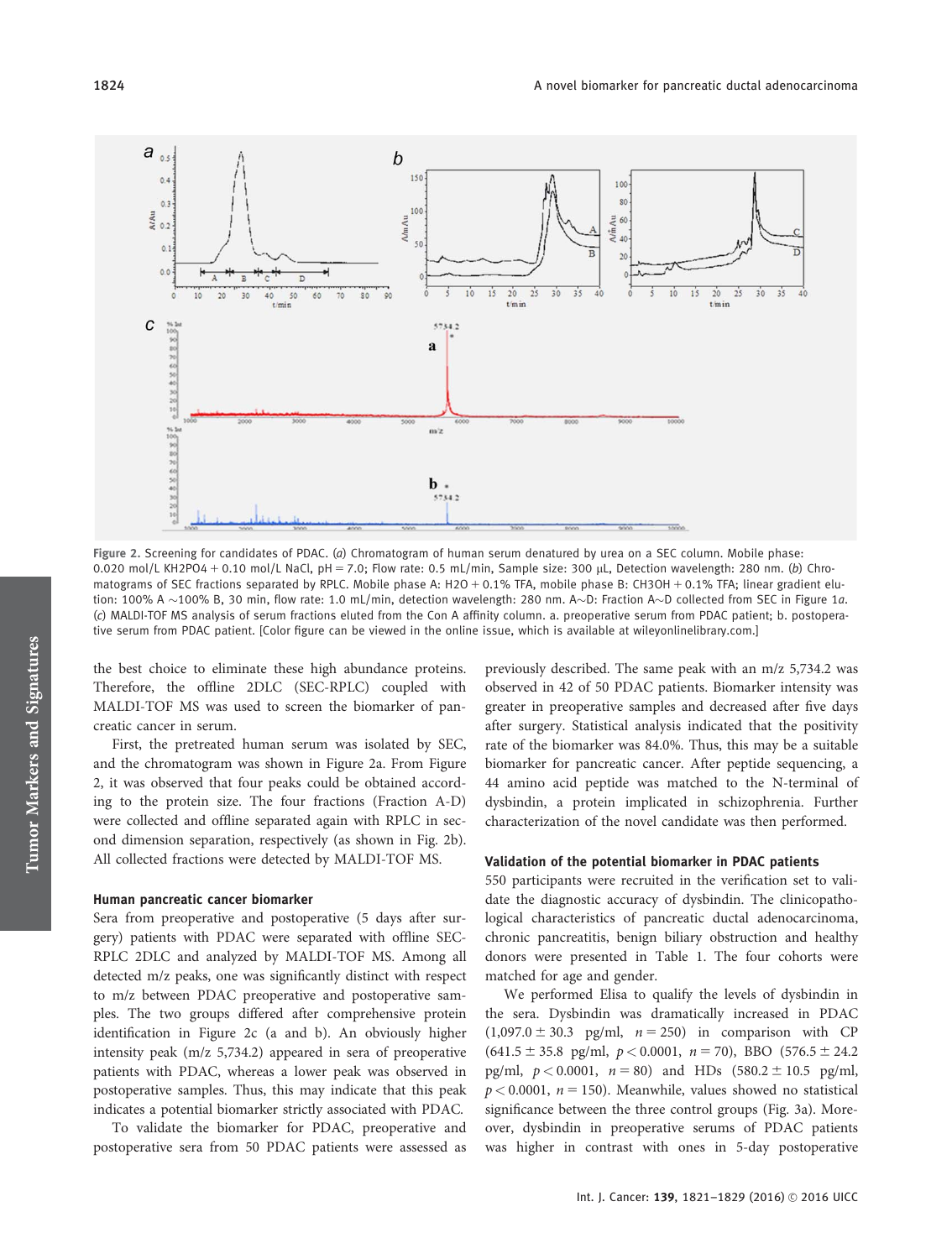|                                                     | Discovery Set $(n = 50)$            | Verification Set ( $n = 550$ )      |                       |                            |               |
|-----------------------------------------------------|-------------------------------------|-------------------------------------|-----------------------|----------------------------|---------------|
| Characteristics                                     | Experimental group<br>PDAC-pre/post | Experimental group<br>PDAC-pre/post | <b>BBO</b>            | Control group<br><b>CP</b> | HD            |
| No. of patients                                     | 50                                  | 250                                 | 80                    | 70                         | 150           |
| Gender (male/female)                                | 27/23                               | 156/94                              | 66/34                 | 62/38                      | 56/44         |
| Age (years) Median (range)                          | $66(35 - 76)$                       | $67(29-75)$                         | $47(22-59)$           | $40(19-65)$                | $56(31-78)$   |
| CA19-9 (KU/L)<br>Median (range)                     | $131.5(62.1 - 154.9)$               | $168.9(23.5 - 3,989.5)$             | $70.1 (41.7 - 766.9)$ | 130.5 (51.7-667.9)         | $26.4(9-187)$ |
| Tumor size (mm)<br>Median (range)                   | $30(29.2 - 35)$                     | $28(15-42)$                         | $45(23 - 79)$         | <b>NA</b>                  | <b>NA</b>     |
| Pathologic differentiation<br>(well: moderate/poor) | 10/31/9                             | 16/234                              | <b>NA</b>             | <b>NA</b>                  | <b>NA</b>     |
| Clinical stage $(I/II/III/IV)$                      | 7/22/16/5                           | 34/115/50/51                        | <b>NA</b>             | <b>NA</b>                  | <b>NA</b>     |

Table 1. Clinical characteristics of respective discovery and verification sets populations

BBO: pancreatic benign disease; CP: chronic pancreatitis; HD: healthy donors; NA: not available; PDAC: pancreatic ductal adenocarcinoma

serums  $(1,097.0 \pm 30.3 \text{ vs. } 766.2 \pm 20.2 \text{ pg/ml}, p < 0.0001,$  $n = 250$  pairs), which was consistent with the results of RPLC (Figs. 3c and 3d). These results preliminarily showed that dysbindin level in serum was associated with pancreatic ductal adenocarcinoma.

# Comparative diagnostic efficiency of serum dysbindin and CA19-9 for PDAC

As expected, the mean concentration of CA19-9 was increased in PDAC patients compared with that in healthy donors ( $p < 0.0001$ ); meanwhile, significant increases was also detected in patients with benign biliary obstruction  $(p < 0.001)$  and chronic pancreatitis  $(p < 0.001,$  Fig. 3b), which indicated high false positivity of CA19-9 in discriminating PDAC, BBO and CP.<sup>17</sup> Additionally, more than half of PDAC patients were positive for dysbindin than for CA19-9 [209 (83.6%) vs. 202 (80.8%) of 250 patients, Fig. 3f].

We used receiver operating characteristics (ROC) to assess the diagnostic accuracy of dysbindin and compare the efficiency with CA19-9. Based on ROC curves compared between PDAC and noncancerous controls, the optimal diagnostic cutoff for dysbindin was 699.16 pg/ml (AUC 0.848, 95% CI 0.820–0.875, sensitivity 69.1%, specificity 90.6%; Fig. 3e). The optimal cutoff value for CA19-9 was 37.8 U/ml (AUC 0.830, 0.802–0.858, sensitivity 59.4%, specificity of 87.4%, Fig. 3e) which was similar to the recommended clinical cutoff of 37U/ml.

In the assessment of diagnostic efficiency, serum dysbindin had better AUC, specificity and sensitivity than did CA19-9 in PDAC patients in contrast with benign biliary obstruction and chronic pancreatitis (Fig. 3).

# Diagnostic efficiency of dysbindin in subgroups of PDAC and BBO

It is reported that 10% of PDAC patients are CA19-9 negative, making it difficult to detect subgroups of PDAC. In our study, the level of dysbindin in CA19-9-negative patients and CA19-9-positive patients showed no statistical significance ( $p = 0.2275$ , Fig. 4a). ROC curves concerning in CA19-9-negative patients versus three control groups indicated that AUC of dysbindin was 0.875 (95% CI: 0.804–0.945) with a sensitivity of 83.0% and a specificity of 89.0% (Fig. 4b). In the discrimination of CA19-9-negative PDAC from the wellknown risk group of PDAC (chronic pancreatitis), the AUC of dysbindin was 0.820 (95% CI: 0.738–0.903) with a sensitivity of 78.7% and a specificity of 73.2% (Fig. 4c). Moreover, we also assessed the diagnostic efficiency of dysbindin in CA19-9-positive PDAC group. As shown in Figures 4d and 4e, dysbindin revealed a good diagnostic value in differentiating PDAC and noncancerous groups. In addition, CA19-9 negative patients with PDAC had high proportion of dysbindin detection rate (36 (75.0%) of 48). Similar results were also observed in CA19-9-positive patients [173 (85.6%) of 202]. Thus, the ROC curves for dysbindin revealed that a diagnosis of dysbindin not correlated with CA19-9 status.

It is also well known that CA19-9 is limited in patients with PDAC by increased false positivity in terms of benign biliary obstruction<sup> $\left(10-70\% \right)$ . In this study, serum CA19-9 was</sup> detected with a positivity of 76.3% in benign biliary obstruction Group (61 of 80 BBO patients). However, serum dysbindin was only with a positivity of 15.0% (12 of 80 BBO patients) in BBO group, suggesting a better efficiency of dysbindin regardless of obstructive jaundice (Fig. 4f). The ROC curve showed that in comparison of PDAC and BBO, AUC of dysbindin was 0.849 (95% CI: 0.803–0.894) with a sensitivity of 82.3% and a specificity of 84.0%, whereas AUC of CA19-9 was 0.589 (95%  $CI =$ 0.526–0.653) with a sensitivity of 53.0% and a specificity of 54.3% (Fig. 4g). These results indicated that dysbindin had a better efficiency than CA19-9 in discriminating PDAC and BBO. All the data of ROC curves were presented in Table 2.

# Parallel expression analysis of dysbindin

Although dysbindin is high in sera of PDAC patients, it is reasonable to wonder whether the ELISA values are in accordance with dysbindin expression level in PDAC tumors. Thus we investigated the expression of dysbindin in 16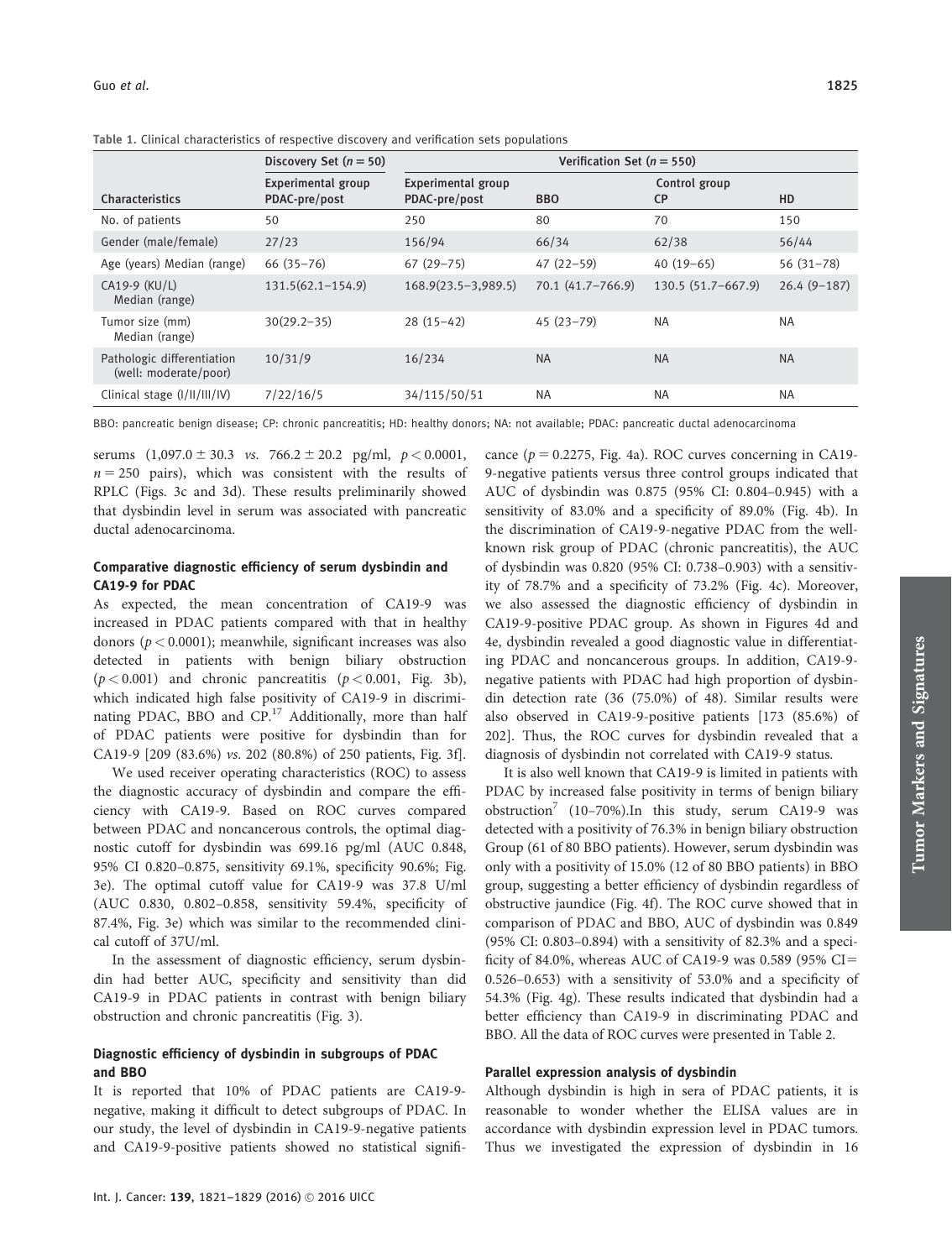

Tumor Markers and Signatures Tumor Markers and Signatures

Figure 3. Results for serum dysbindin and CA199 in the diagnosis of PDAC. (a) Dysbindin for verification set. (b) CA199 for verification set. (c) Serum dysbindin in PDAC patients before and 5-day after surgery and healthy donors. t. Black horizontal lines are means, and error bars are SEs. (d) Scatter plot of serum dysbindin concentrations in serum samples before and 5-day after surgery from the same patient with PDAC. (e) ROC curve for dysbindin and CA199 for patients with PDAC versus all controls. (f) The rate of positive results for dysbindin, CA199 or both in patients with PDAC. AUC: areas under the curves; BBO: benign biliary obstruction; 95% CI = 95% confidence interval; CP: chronic pancreatitis; HD: healthy donors; PDAC: pancreatic ductal adenocarcinoma; ROC = receiver operating characteristics. [Color figure can be viewed in the online issue, which is available at [wileyonlinelibrary.com](http://wileyonlinelibrary.com).]

PDAC tissues and adjacent noncancerous tissues (ANT) at mRNA, protein and secreted protein level. Dysbindin mRNA can be detected at lower level in ANT but overexpressed in 15 of 16 PDAC tissues (Fig. 5c). Additionally, dysbindin expression in PDAC tissues was greater than that in ANT (Figs. 5a and 5b). According to the cutoff value at 11 defined by ROC curves, dysbindin was positive in 14 of 16 PDAC patients by serum ELISA (Fig. 5d).

# **Discussion**

CA19-9 is currently the most commonly used biomarker for PDAC. However, CA19-9 may not be reliable because it is also increased in other gastrointestinal diseases such as benign biliary obstruction and pancreatitis.<sup>27,28</sup> In addition, 5–10% of humans cannot produce CA19-9 due to Lewis a<sup>-b-</sup> genotype,<sup>29</sup> and poorly differentiated PC appears to produce less CA 19–9 than moderately or well differentiated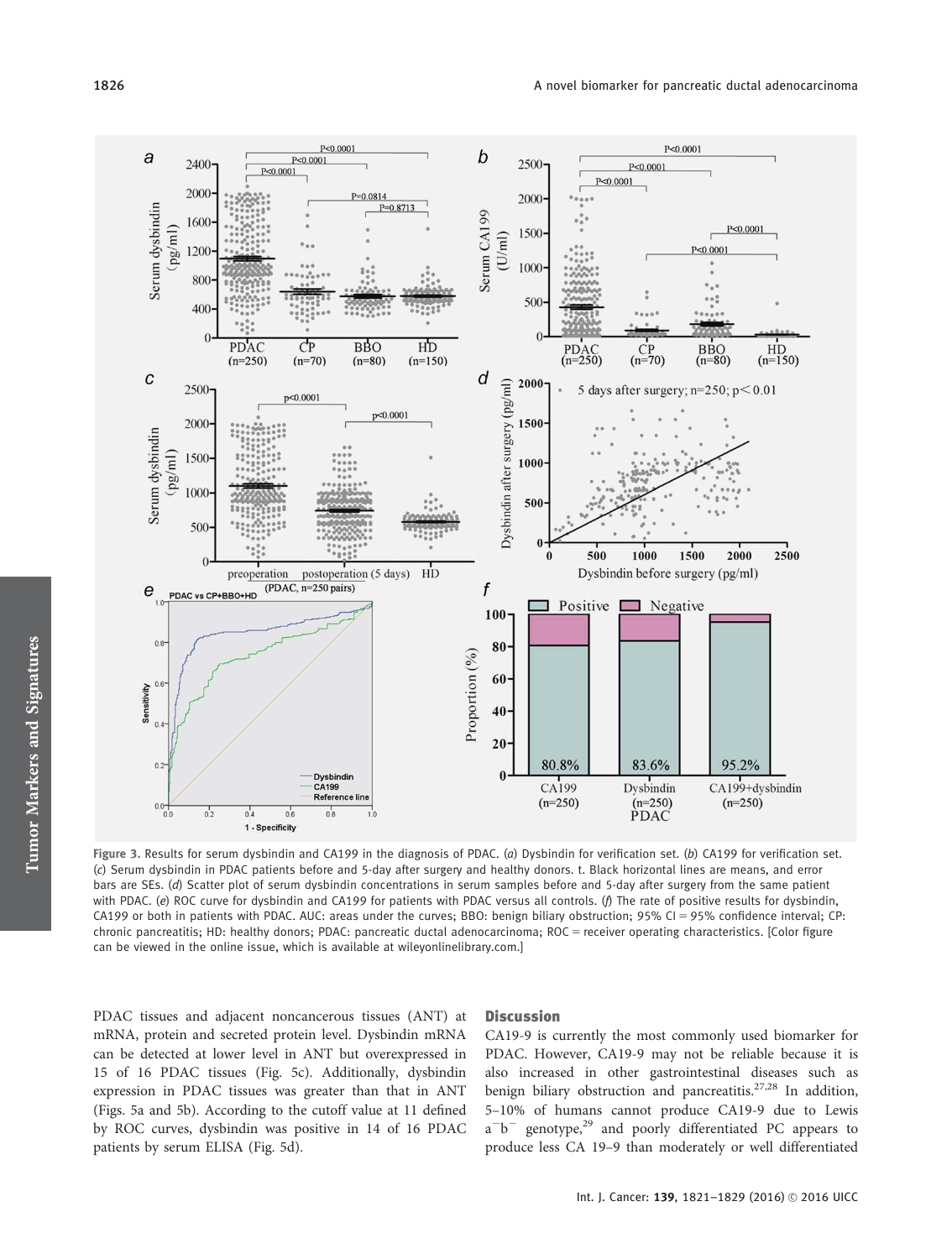

Figure 4. Diagnostic efficiency of serum dysbindin in subgroups of PDAC. (a) The concentrations of dysbindin in CA19-9-negative and CA19- 9-positive PDAC groups. (b) ROC curve of dysbindin in CA19-9 PDAC negative patients versus noncancerous subjects. (c) ROC curve of dysbindin in CA19-9 negative PDAC patients versus CP subjects. (d) ROC curve of dysbindin in CA19-9 positive PDAC patients versus noncancerous subjects. (e) ROC curve of dysbindin in CA19-9 positive PDAC patients versus CP subjects. (f) Proportions of positive results for dysbindin and CA19-9 in patients with BBO. (g) ROC curve of dysbindin in PDAC patients versus BBO subjects. AUC: areas under the curves; BBO: benign biliary obstruction; CA19-9<sup>-</sup>: patients with negative CA19-9 (serum CA199  $\leq$  37U/ml); CA19-9<sup>+</sup>: patients with positive CA19-9 (serum CA19-9 > 37U/ml); 95% CI = 95% confidence interval; CP: chronic pancreatitis; HD: healthy donors; PDAC: pancreatic ductal adenocarcinoma; ROC = receiver operating characteristics. [Color figure can be viewed in the online issue, which is available at [wileyonline](http://wileyonlinelibrary.com) [library.com.](http://wileyonlinelibrary.com)]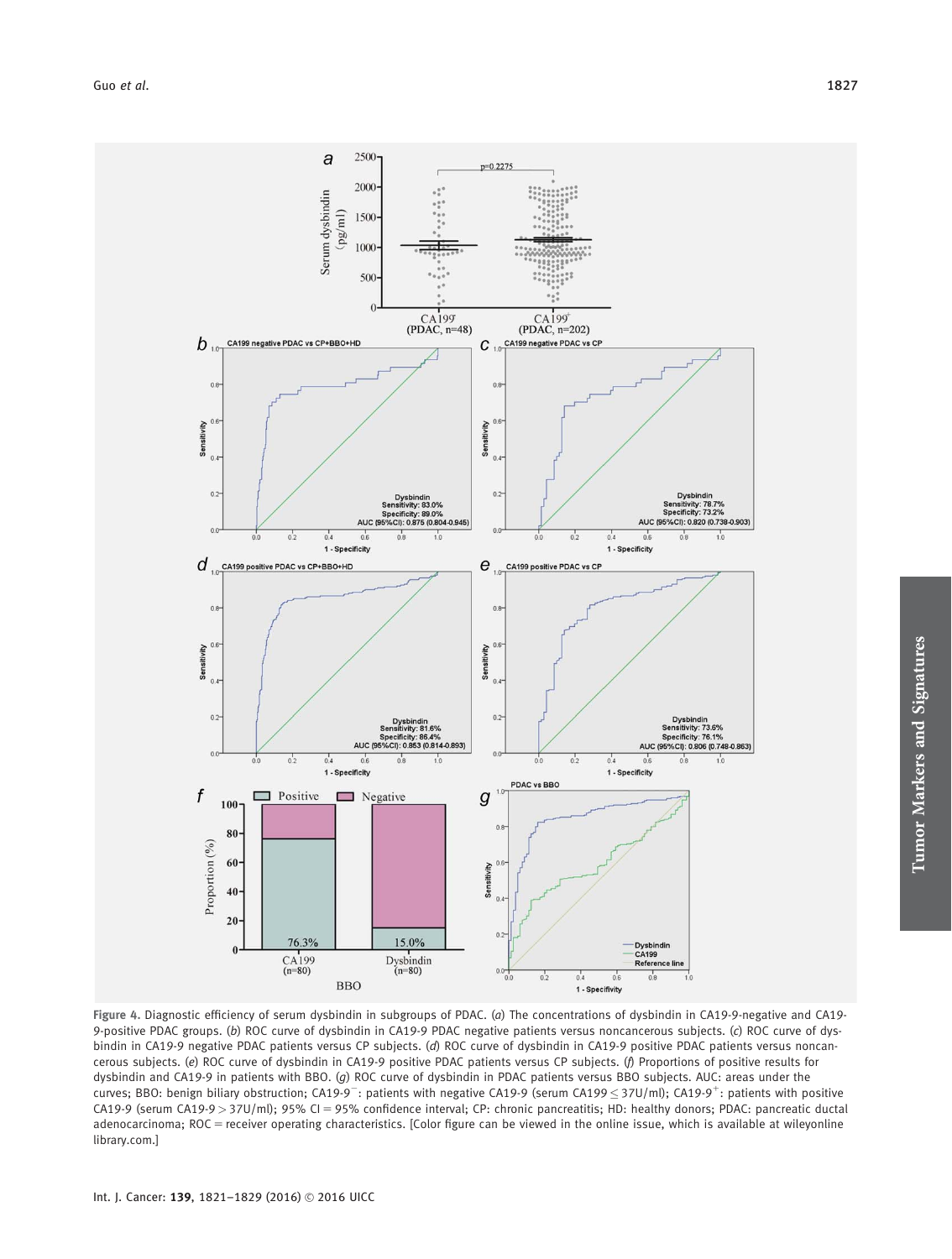|  |                       |  |  | Table 2. Results of ROC curves for serum dysbindin and CA199 in |  |  |
|--|-----------------------|--|--|-----------------------------------------------------------------|--|--|
|  | the diagnosis of PDAC |  |  |                                                                 |  |  |

|  | <b>Variables</b>           | AUC.  | 95%CI       | Sensitivity | <b>Specificity</b> |  |  |  |
|--|----------------------------|-------|-------------|-------------|--------------------|--|--|--|
|  | PDAC vs. BBO, CP and HD    |       |             |             |                    |  |  |  |
|  | Dysbindin                  | 0.849 | 0.812-0.885 | 81.9%       | 84.7%              |  |  |  |
|  | CA199                      | 0.740 | 0.696-0.783 | 76.3%       | 52.5%              |  |  |  |
|  | PDAC vs. CP                |       |             |             |                    |  |  |  |
|  | Dysbindin                  | 0.802 | 0.747-0.857 | 73.9%       | 78.9%              |  |  |  |
|  | CA199                      | 0.689 | 0.632-0.746 | 66.3%       | 73.2%              |  |  |  |
|  | PDAC vs. BBO               |       |             |             |                    |  |  |  |
|  | Dysbindin                  | 0.849 | 0.803-0.894 | 82.3%       | 84.0%              |  |  |  |
|  | CA199                      | 0.589 | 0.526-0.653 | 53.8%       | 49.4%              |  |  |  |
|  | CA199 negative (Dysbindin) |       |             |             |                    |  |  |  |
|  | PDAC vs. BBO,<br>CP and HD | 0.875 | 0.804-0.945 | 83.0%       | 89.0%              |  |  |  |
|  | PDAC vs. CP                | 0.820 | 0.738-0.903 | 78.7%       | 73.2%              |  |  |  |
|  | CA199 positive (Dysbindin) |       |             |             |                    |  |  |  |
|  | PDAC vs. BBO,<br>CP and HD | 0.853 | 0.814-0.893 | 81.6%       | 86.4%              |  |  |  |
|  | PDAC vs. CP                | 0.806 | 0.748-0.863 | 73.6%       | 76.1%              |  |  |  |

AUC: area under curve; BBO: pancreatic benign biliary obstruction; CP: chronic pancreatitis; HD: healthy donors; PDAC: pancreatic ductal adenocarcinoma; ROC: receiver operating characteristics.

tumors.<sup>30</sup> Thus, an effective biomarker to complement CA19-9 is needed.

In this study, we have shown that serum dysbindin level was significant higher in PDAC compared with the three controls. Meanwhile, level of dysbindin in postoperative sera was obviously lower than that of preoperative sera, indicating a strong relationship between dysbindin and PDAC. In addition, dysbindin also had better diagnostic value than that of CA19-9, especially for patients with negative CA19-9. For BBO patients who are with elevated CA19-9, dysbindin remained its efficiency. Thus, dysbindin could be a potential biomarker for PDAC and the remarkable decrease in serum dysbindin concentration after surgery indicates that it is correlated with PDAC tumor burden and may be a useful biomarker for the assessment of therapeutic response. However, to further illuminate this potential role, more patients with longer follow-up are needed.

Dysbindin, encoded by the human dystrobrevin-binding protein (DTNBP1), was first identified as a putative schizophrenia susceptibility gene.<sup>31</sup> Decreased dysbindin mRNA and protein in the frontal cortex and hippocampal formation have been documented in patients with schizophrenia compared to controls.<sup>32,33</sup> Several studies indicate that dysbindin is associated with brain functions such as intelligence, memory and cognition.34,35 At the cellular level, dysbindin is located pre and postsynaptically in the central nervous system and its chief functions reside there.<sup>35</sup>

To our knowledge, few reports exist to describe the role of dysbindin in human cancers. Dysbindin is overexpressed in



Figure 5. Corresponding expression profiles of dysbindin in PDAC tissues and sera. (a and b) Western blot of PDAC tissues and matched adjacent noncancerous tissues, and corresponding optical density ratios. (c) The mRNAs of dysbindin in tumors and adjacent noncancerous tissues were parallel analyzed by qRT-PCR. (d) The serum dysbindin level was measured by ELISA. All the experiments were performed in triplicate. ANT: adjacent noncancerous tissue; ELISA: enzyme linked immunosorbent assay; PDAC: pancreatic ductal adenocarcinoma; qRT-PCR: quantitative real-time reverse transcription polymerase chain reaction.

many cancerous tissues,<sup>36</sup> but its overexpression has not been reported in PDAC. Dysbindin overexpression in cancer may contribute to cell proliferation, because its occurrence has been noted in mouse embryonic germinal cells and is known to promote phosphorylation of the PI3/Akt signaling pathway, which can stimulate cell proliferation via multiple other pathways.37–40 Moreover, the DTNBP1promotercontains a binding site for transcription factor (E2F1) which regulates cell proliferation. $37$  However, this conclusion has not been verified in cancer cells. For the first time, we suggest that dysbindin is overexpressed in PDAC lesions compared with adjacent noncancerous tissues and in cancer cell lines compared with ductal epithelial cells. Patient characteristics indicate a significant correlation between dysbindin expression and tumor size, tumor differentiation and clinical stage. Also, dysbindin promotes human PDAC cell proliferation. Thus, dysbindin has a role in the progression of PDAC.

Tumor Markers and Signatures

Tumor Markers and Signatures